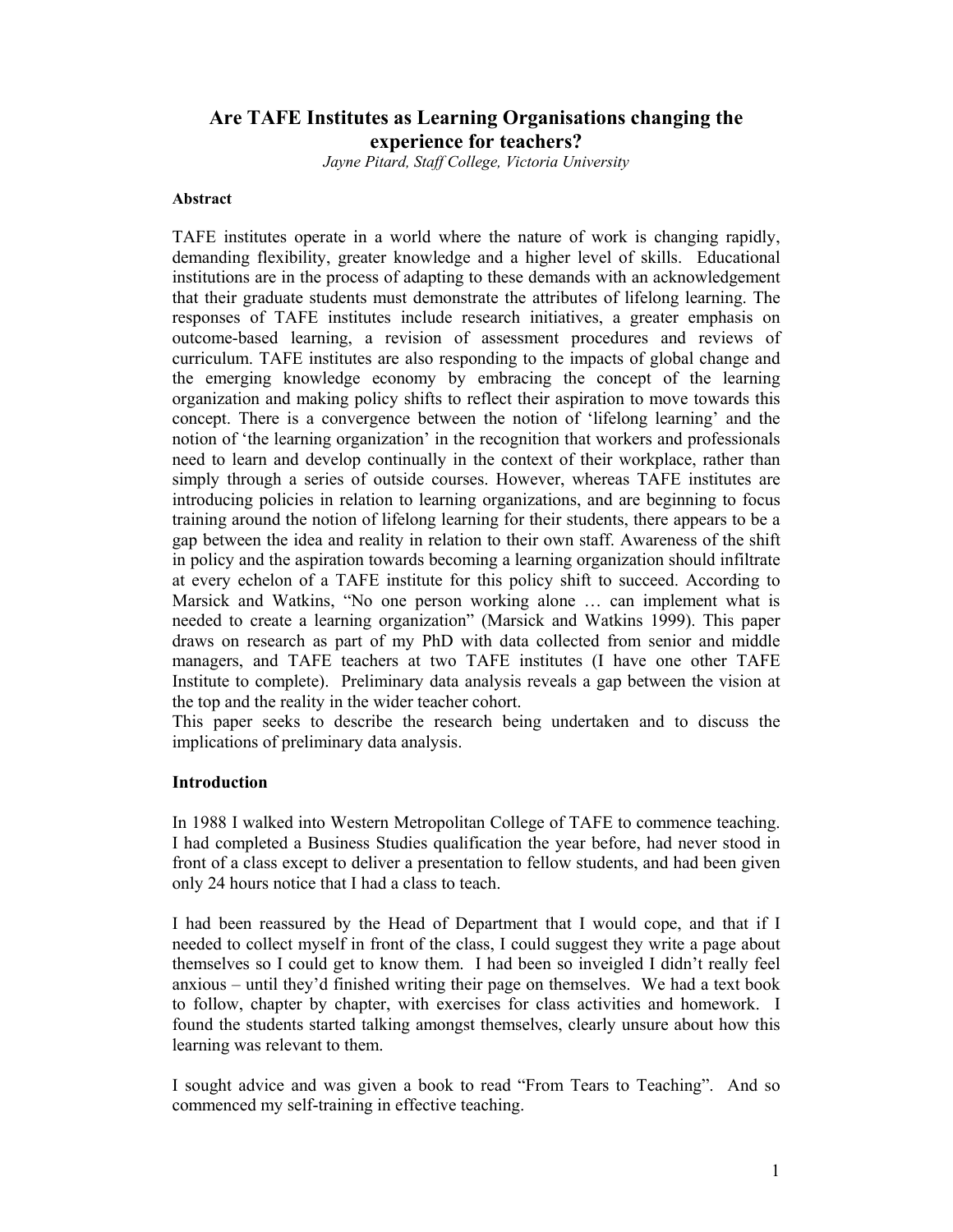This story would be unfamiliar to commencing TAFE teachers today. The benefits of student centred learning and the incorporation of the principles of adult learning into Vocational Education and Training (VET) delivery are now widely acknowledged. Minimum teaching qualifications for VET professionals have been introduced under the Australian Quality Training Framework (AQTF), and the VET sector has developed curriculum specific to training VET teachers.

However, the picture is not all rosy. Frustration still haunts the corridors of TAFE Institutes and change fatigue is a common grievance Change has dominated the VET sector for than a decade and the introduction of quality standards under the AQTF has loaded VET professionals with the responsibility for excellence in their teaching practice. TAFE Institutes are implementing not only Training Packages, but also the AQTF quality and reporting requirements, and flexible delivery using new technology. There is increased pressure from funding bodies to grow commercial activity and in Victoria some institutes have merged with higher education (university) partners, imposing issues of duplicated management and obligations to two sets of funding and regulation bodies. TAFE Institutes who concentrate solely on surviving these changes are likely to achieve mediocre success in the short term, but for fundamental change to occur, TAFE Institutes must strive to adopt the principles of a learning organisation.

### **Literature review**

Since 1990 and the publication of "The Fifth Discipline" (Senge 1990) Peter Senge's vision of a learning organization as a group of people who are continually enhancing their capabilities to create what they want to create has been deeply influential (www.infed.org 2004). The amount of literature on the topic of the learning organization indicates it is a concept that is widely embraced and accepted as a sound basis for successful management practice in general business and policy forming areas. Research in the education sector has incorporated study of the educational institution as a learning organisation (Angus & Seddon 2000), and indeed, Peter Senge has written a book titled "Schools that Learn" (Senge 2000).. Nonetheless, no comprehensive study of TAFE Institutes has been undertaken to quantify the extent of understanding of, commitment to, and experiences of the TAFE institute as a learning organization.

According to Peter Senge (1990: 3) learning organizations are:

"…organizations where people continually expand their capacity to create the results they truly desire, where new and expansive patterns of thinking are nurtured, where collective aspiration is set free, and where people are continually learning to see the whole together."

What does this mean? According to Kofman and Senge (1993) a learning organization is one that continuously adapts to a changing and interdependent environment. In order to achieve this, we have to make shifts in how we think and interact in the workplace. We have to move from guarding our territory in a competitive manner to understanding that sharing our creativity will double or triple what we can achieve together. We must concentrate on building learning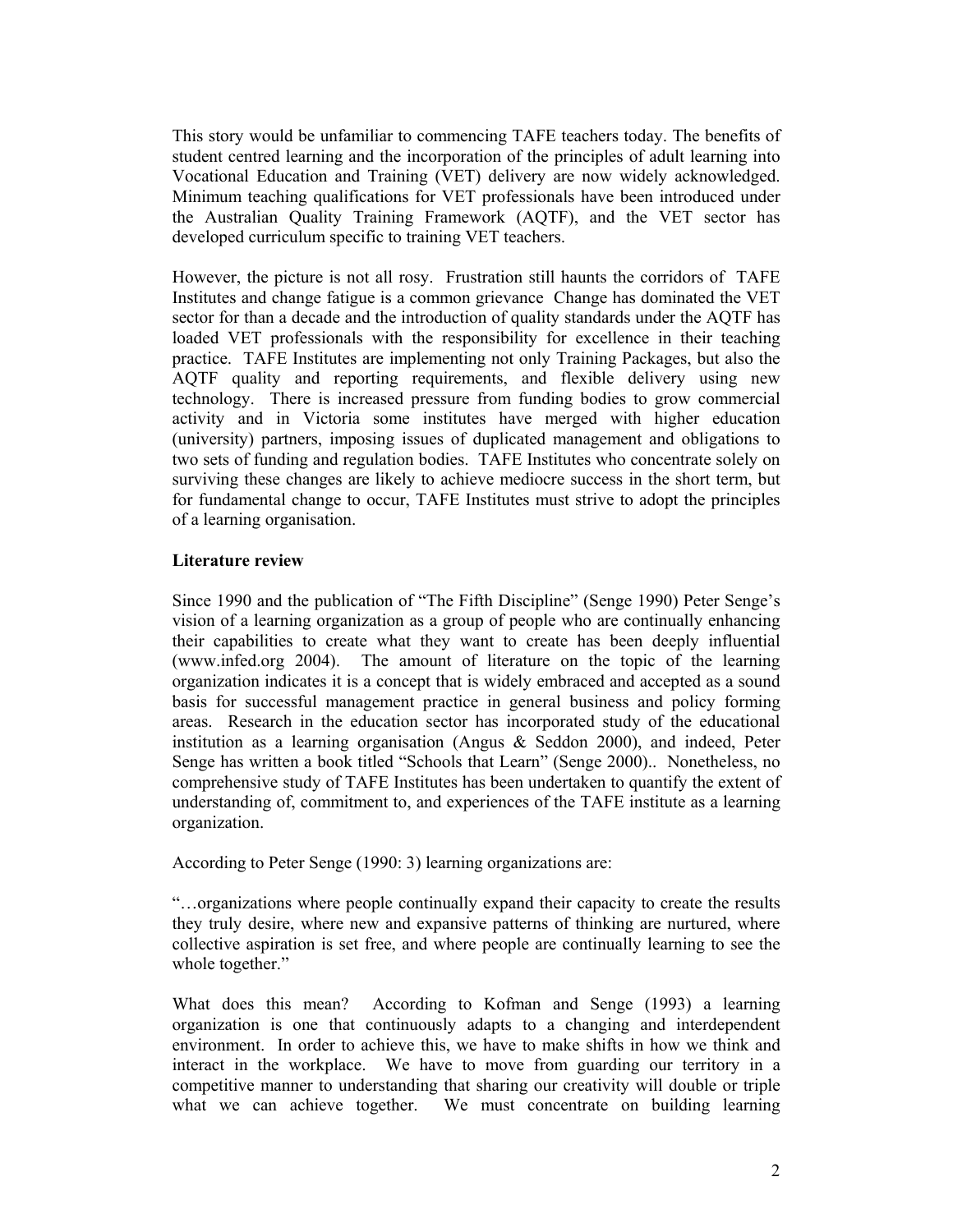communities by shifting our reactionary beliefs to focus on co-operative behaviour. Many management teams believe this can be achieved by designing a corporate culture.

Corporate culture is a broad term used to define the unique personality or character of a particular company or organization, and includes such elements as core values and beliefs, corporate ethics, and rules of behavior (Hansen 2006). Designing a corporate culture does not necessarily involve an understanding of the interdependence of staff in an organization. Management teams will spend months, sometimes years, designing a corporate culture and summarizing that culture in a mission statement or strategic policy. Assisting staff to understand this corporate culture and to practice the dictates of the strategic policy will not alone assist the organization to move towards becoming a learning organisation. Building learning organizations requires basic shifts in how we think and interact. (Kofman et al 1993)

Kofman et al ask questions about confronting learning opportunities with fear rather than wonder, as we instinctively did as a child. They also ask why it is that we derive our self-esteem from knowing as opposed to learning and why we criticize before we even understand what it is we're criticizing. All of us, if we examine ourselves, can identify with these questions. Fear of being labeled as uninformed stops us from asking the very questions that could enlighten our creativity and enhance our standing in the eyes of our colleagues. How many tales could we all tell of how we've quickly criticized an innovation or decision without having examined the rationale, simply because we feel threatened? Assisting team members to understand that we live in a world of inter-dependence is crucial in the quest to becoming a learning organization, and this is not necessarily going to be achieved through the design of a corporate strategy. Without communities of people genuinely committed to changing their basic reactionary beliefs, we will not be creating an opportunity for moving forward.

Senge (1990) states that our organizations work the way they work, at the end of the day, because of how we think and how we interact. He states that workers must examine how they think about their jobs. They must become aware of deep-seated suppositions they may not even know they have that can inhibit their performance or blind them to opportunities. Senge says that only by changing how we think can we change deeply embedded policies and practices. Only by changing how we interact can shared visions, shared understandings and new capacities for co-ordinated action be established.

Senge (1993) states that shared visions, shared understandings and new capacities for co-ordinated action are features of a professional learning community. The literature on professional learning communities (Hord 1997) repeatedly gives attention to five attributes of such organizational arrangements: supportive and shared leadership, collective creativity, shared values and vision, supportive conditions, and shared personal practice.

In her paper "Professional Learning Communities: What Are They And Why Are They Important?" Shirley Hord (1997) reports on a summary of a literature review she undertook, where the following results for staff have been observed as a result of participation in a professional learning community: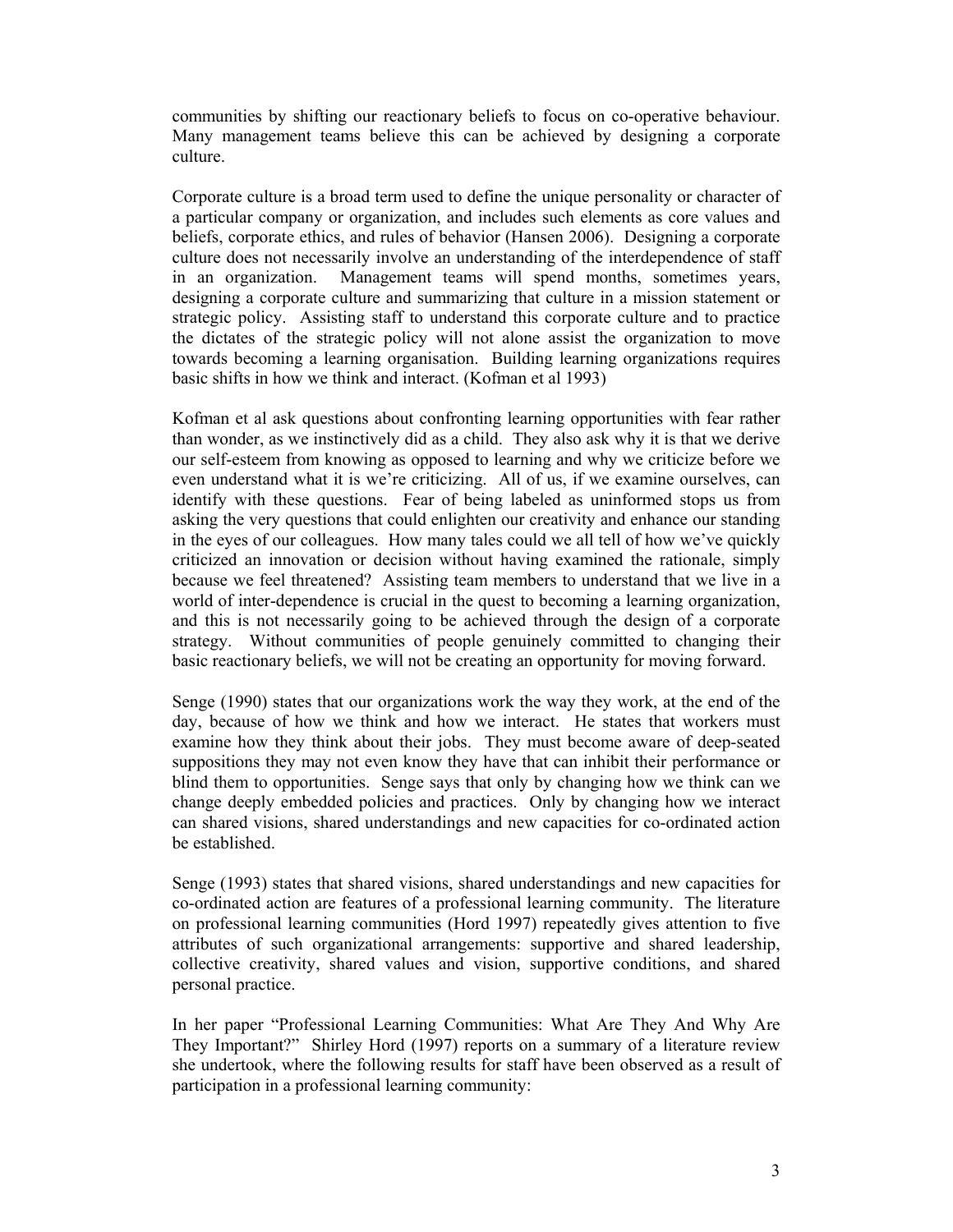- reduction of isolation of teachers
- increased commitment to the mission and goals of the school and increased vigor in working to strengthen the mission
- shared responsibility for the total development of students and collective responsibility for students' success
- powerful learning that defines good teaching and classroom practice and that creates new knowledge and beliefs about teaching and learners
- increased meaning and understanding of the content that teachers teach and the roles they play in helping all students achieve expectations
- higher likelihood that teachers will be well informed, professionally renewed, and inspired to inspire students
- more satisfaction, higher morale, and lower rates of absenteeism
- significant advances in adapting teaching to the students, accomplished more quickly than in traditional schools
- commitment to making significant and lasting changes and
- higher likelihood of undertaking fundamental systemic change.

#### **Methodology**

This research is undertaken as part of my PhD and it focuses on leadership, vision, and the experience for teachers. It does not focus around professional learning communities, but rather seeks to establish what teachers understand a learning organization to be and whether they feel they make a contribution to the TAFE Institute becoming a learning organisation. It also seeks to establish whether the vision promoted by a TAFE Institute in a strategic policy and mission statement impacts on those in teaching departments.

This research is taking place at three Victorian TAFE institutes. The three TAFE institutes are case studies of progression towards organizational learning. Yin (1994) defines a case study as "…an empirical enquiry that investigates a contemporary phenomenon within its real life context, when the boundaries between the phenomenon and the context are not clearly evident, and in which multiple sources of evidence are used. It is particularly valuable in answering the who, why and how questions in management research." The case study methodology approach is being used to gather data with which to develop grounded theory on TAFE Institutes becoming learning organizations.

In Victoria, there are 20 dedicated TAFE institutions and university TAFE divisions offering VET-accredited programs. The sector accounts for more than 70 per cent of the state's post-secondary education enrolments – approximately 350,000 students. The diversity within the network of TAFE institutes led me to choose to study three TAFE institutes who operate under different criteria:

- a dual sector metropolitan TAFE institute which may be impacted by its close association with its higher education partner.
- a single sector metropolitan TAFE institute to understand the impact of autonomy and a diverse geographic spread. Modern TAFE institutes are multi campused and are often geographically widespread and diverse. Some of then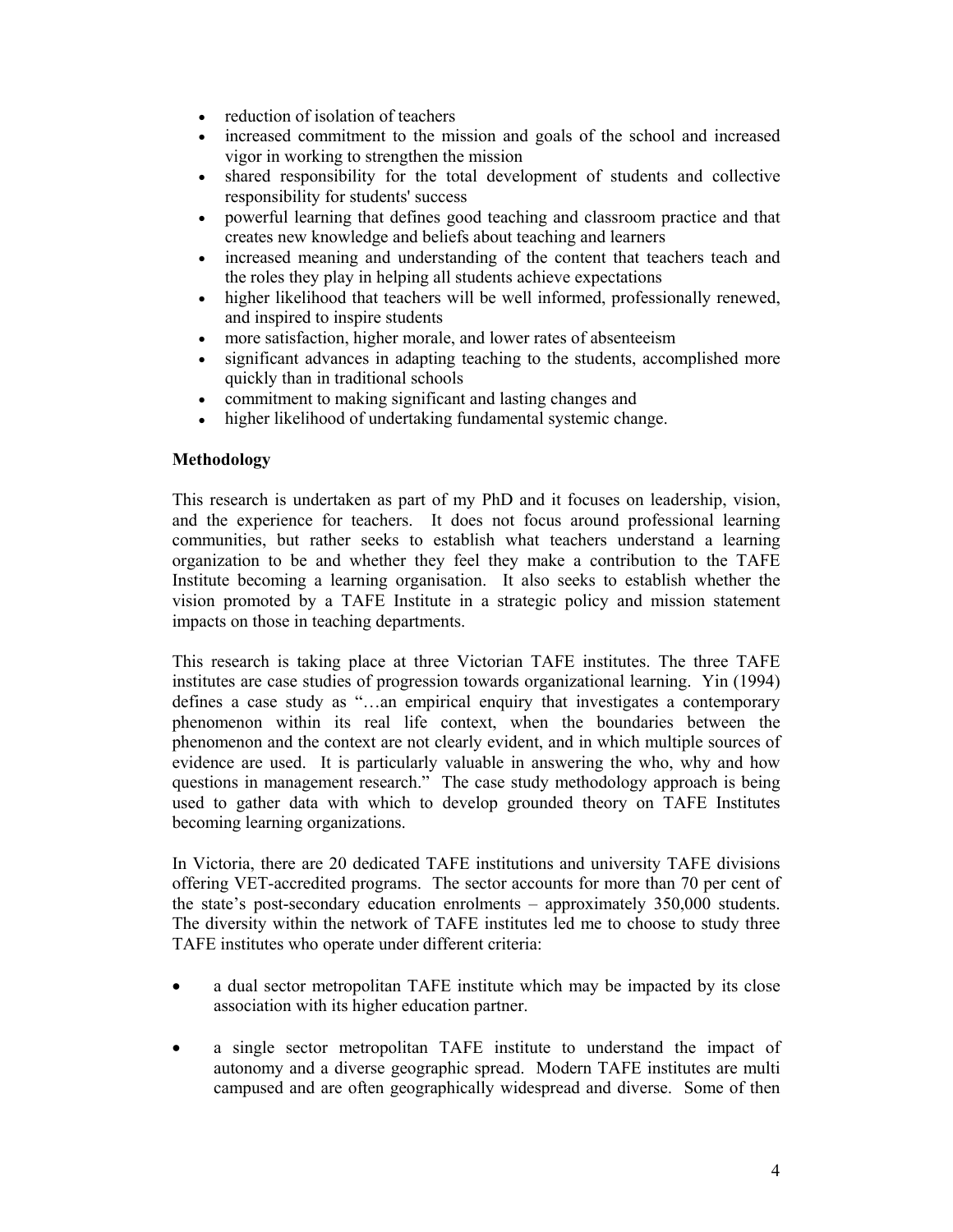have student numbers topping 50,000. Often metropolitan TAFE institutes have regional campuses.

• a regional TAFE institute. Regional institutes usually have smaller numbers of students with a wide geographic spread of campuses. Their role in the communities in which they operate is often more crucial than in metropolitan areas.

To date, data has been collected in a metropolitan dual sector TAFE Institute (TAFE A) and a metropolitan single sector TAFE Institute (TAFE B). Questionnaires have been completed by teachers and interviews have been conducted with both CEOs and senior and middle managers. I think it beneficial to speak of my experience as a developing researcher. My initial approaches to CEOs of TAFE Institutes by letter seeking permission to undertake research within their organization were met with refusals. I decided I had to be more pro-active in my approach, so I approached one of the two CEOs mentioned in this paper at a conference at which he was a guest speaker. His response was encouraging and supportive. It should be understood a novice generally enters the field of research in awe of experienced researchers whose ability to extract information and whose style of writing and presenting findings is sophisticated and informative.

I approached the teachers in these TAFE Institutes confident of their co-operation. Hoping to manifest expert skills in my initial research exploit, I was struck down in a fit of despair when the very teachers I hoped to serve were reluctant to participate, some even suspicious of the value of the research and my ability to convert their contribution to a format which would be respected in the wider VET world. Some strategies of encouragement clearly needed to be employed.

My first strategy consisted of a bribe  $-$  a sought after chocolate bar for those willing to accept a questionnaire to take away and complete. Whilst the questionnaire was willingly accepted, the bribe did not guarantee the questionnaire would be completed and returned to me. This experience took place in the Building and Construction Department at TAFE A. I received only three completed questionnaires out of 23 distributed. However, it must be noted that the response to my request for interviewees was met enthusiastically with 9 teachers volunteering for interview. This result aligns with my experience in training VET Professionals where teachers of 'the trades' feel more comfortable with speaking rather than writing.

My second approach was to the Finance Department of TAFE A. This resulted in a suggestion from the HoD that the questionnaire be completed in a staff meeting. The questionnaire was duly completed by all staff members and returned to me on the spot. This method also allowed for direct feedback from staff as they considered the questions and added comments they found easier to speak about than write about. This method also resulted in 4 teachers expressing their wish to participate in an interview.

For my third experience I opted to attend a staff meeting at TAFE B and asked for the questionnaires to be completed in the meeting. The HoD agreed, but I found members of staff to be distrustful of me and uncooperative, with one teacher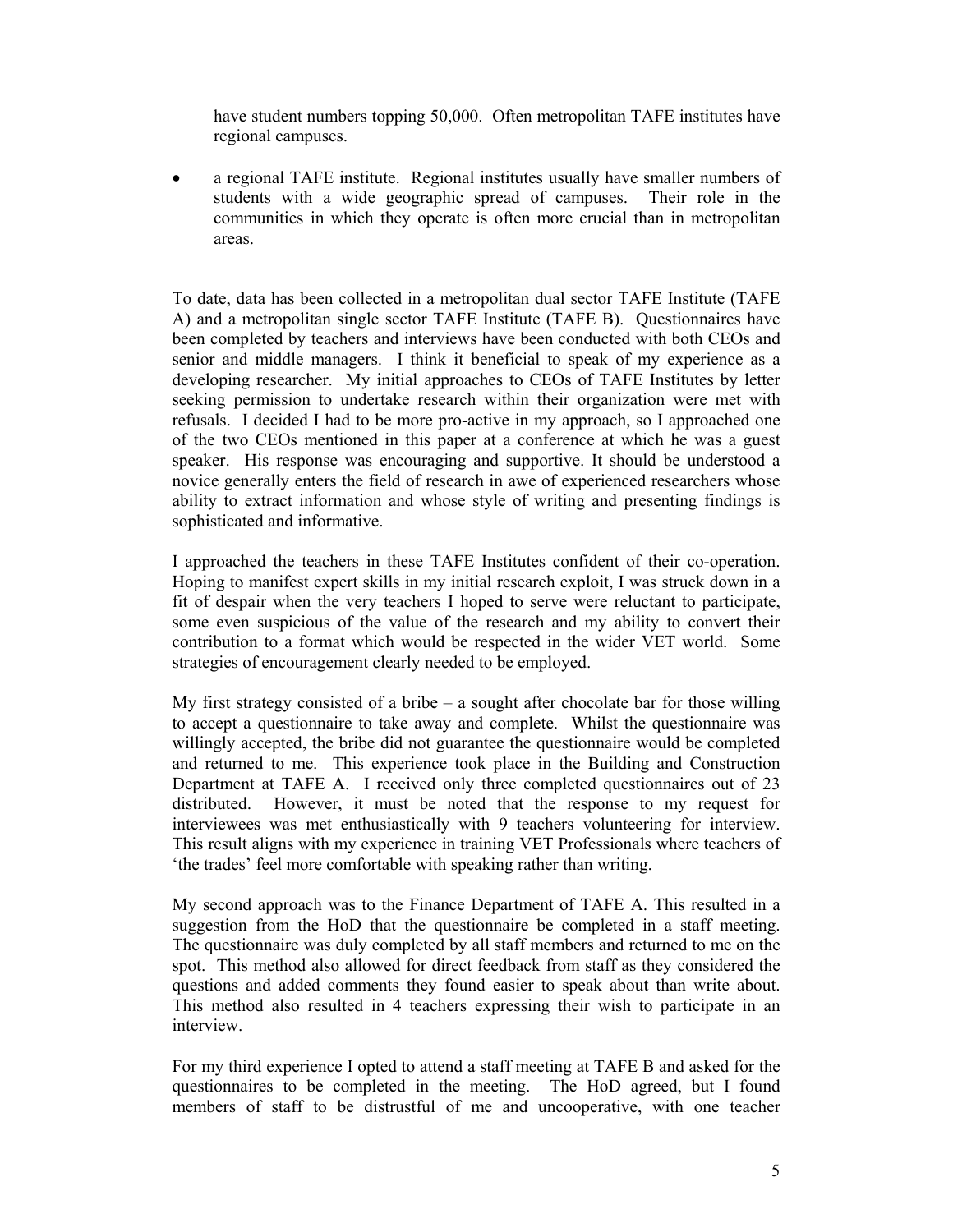expressing her doubt about the research and indicating her conviction that it would "collect dust on a shelf somewhere". There were no expressions of interest in being interviewed. When I interviewed the relatively new HoD, I was impressed by her knowledge of the industry, management skills and passion for her staff and students, and I found it difficult to relate this to the attitude of her staff . I am in the process of seeking interviews with three teachers who were not present at the staff meeting, and I have been assured of their willingness to be part of this research. I have since attended staff meetings in other departments but do not find it necessary in this paper to comment on my further experiences.

#### **Findings and Discussion**

The questionnaire for teachers is designed to expose the lifelong learner within the teacher. This is done through the use of questions utilizing the leichart scale followed by open ended questions. Most teachers recognize the term 'learning organisation' and few have not heard the term before. Ninety per cent of the teachers questioned described themselves as lifelong learners. However 35% of the teachers do not feel supported by their TAFE Institutes in their quest for lifelong learning.

These 35% of teachers are clustered in departments (such as Building and Construction) and they cite lack of time and opportunity to undertake Professional Development (PD) as part of the problem. PD opportunities are advertised and there is an expectation that teachers will undertake a certain amount of PD each year. However lack of back-fill for classes and an expectation that PD will be undertaken in the teacher's own time, means the reality is that it is often not taken up.

 From a manager's point of view, when asked "how do you encourage teachers in your department to be lifelong learners?" one states "I focus on those doing nothing – they are hardest to move". She then stated she probably doesn't do it (encourage) enough as 'it is much easier to work with those who want to learn". When asked about her own opportunity for learning, this HoD states it is because one pushes for what he/she wants that one eventually gets support. "Sometimes, it would be nice to be asked or given the opportunity to do something new instead of having to ask. Basically it is up to the individual". It is interesting to note that the teachers within this department felt supported in becoming lifelong learners. Perhaps this manager gives what she feels she doesn't receive.

When asked about sharing knowledge and skills within the Institute, one HoD blames a lack of sharing of expertise on internal competition between departments.

"There is too much competition and it is this competition, or perception of ownership, which isolates sections (depts.) rather than sharing the skill and knowledge many people have. The silo approach at (TAFE A) really does not support the notion of a learning organization. There is expertise everywhere not being tapped into."

As stated in the literature review, guarding our territory in a competitive manner is seen by Kofman and Senge (1993) as a barrier to becoming a learning organization.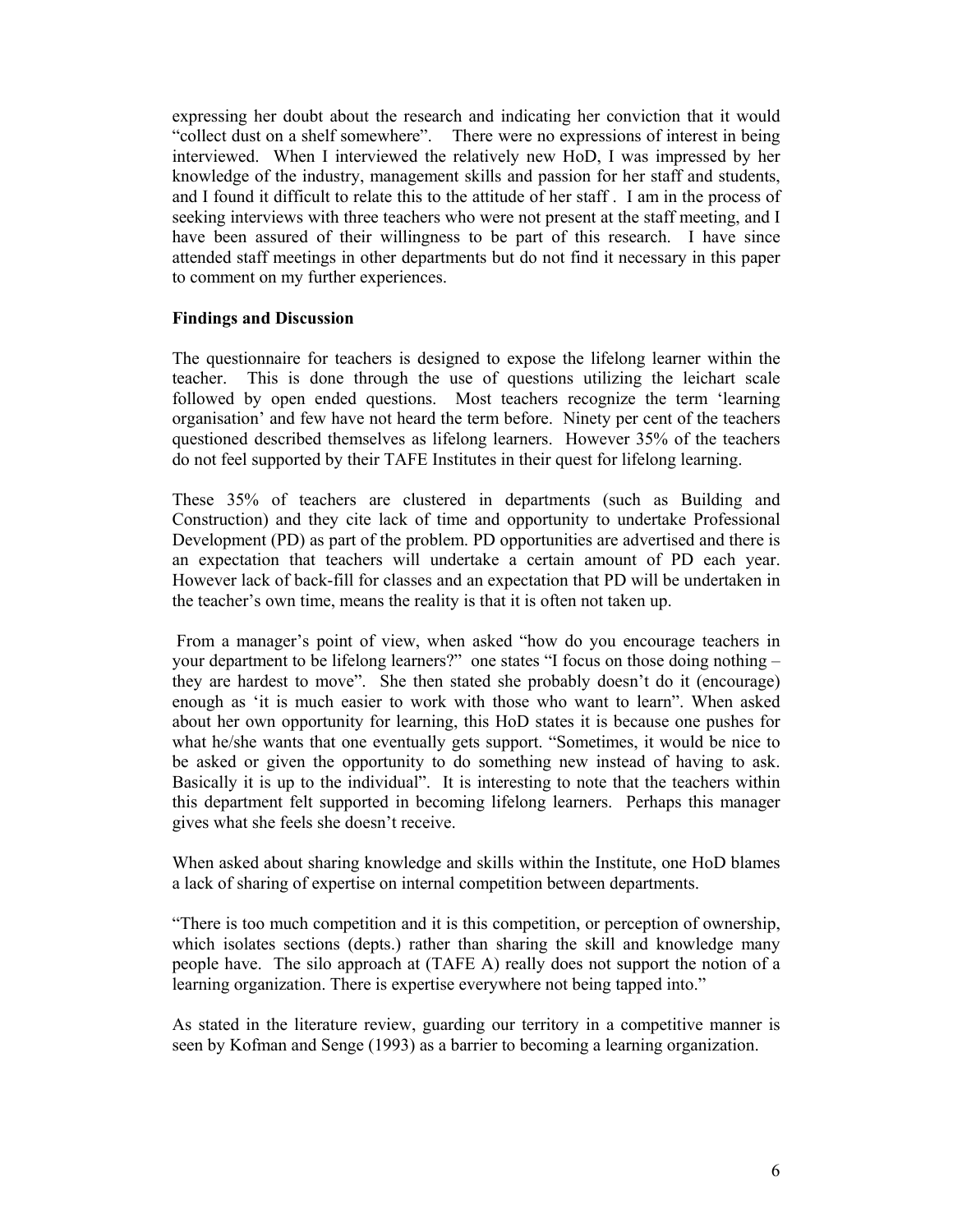One teacher states:

"The only way you will find out anything is to learn about it yourself or you will only be told what they think you need to know or what they think you should know in there (sic) opinion". This particular staff member described his own contribution towards the Institute becoming a learning organization as "Bang your head against a brickwall for 20 years".

#### Another teacher in the same department describes a different experience:

"A lot of these (*decrease in student applications, loss of profile hours, changes in SBNAs)* are mentioned in department meetings. The department meetings include everyone including sessionals."

The CEO of TAFE A is very aware of some staff being bound up in their own work unit and understands that this is what is of value to them. This is where they come everyday to do their work. He feels that whilst formal communication is plentiful within the University (University Newsletter, frequent emails from the Vice Chancellor, staff meetings etc.) it is often ignored and goes unread or unheard, leading to a feeling of isolation. The use of an Institute wide survey mechanism has highlighted the instance of informal communication by teachers as a means of discovering what's going on in other departments. Informal communication as a valuable means of staying informed is often overlooked by teachers as not being 'of the university'. However, it is strongly encouraged and highly valued by the University in bringing about change. Change is not seen as optional by management, and TAFE teachers often confuse change with work overload. This CEO believes change management is partly driven by the industrial relations award (MECA) and partly driven by the dual sector nature of the University. The strategic plan of the university contains five commitments which emphasise a dedication to the community it serves, and the TAFE sector works closely with the vice chancellor to ensure these commitments are achieved by the whole university.

## **Initiatives in change management**

An interview with a senior manager at (TAFE B) revealed a documented strategy for bringing about change. This change involved shifting reactionary beliefs. She believes the Institute must have a vision for the future and must give teachers a reason to be part of that vision. Initially as a senior manager she felt she shouldn't be involved in team meetings but she came to realize she had to be the change agent in order to influence department heads. This change strategy involved describing the bigger picture and explaining where each department and individual sits within that environment. Next she broadened horizons by bringing together two separate departments - one department had current industry experience and the other was entrenched in the Institute environment. She then instigated weekly team meetings to strengthen communication and sharing of expertise between departments. Identifying role clarity took place through studying the MECA award as a group and becoming familiar with T1-T4 positions. Workshops were undertaken where teachers with recent industry experience shared industry behaviour and expectations, and where the values espoused in the Institute's strategic plan were discussed. She involved staff in recruiting new staff and involved them in panel interviews to give them a sense of ownership in the department. This manager was also successful in gaining TAFE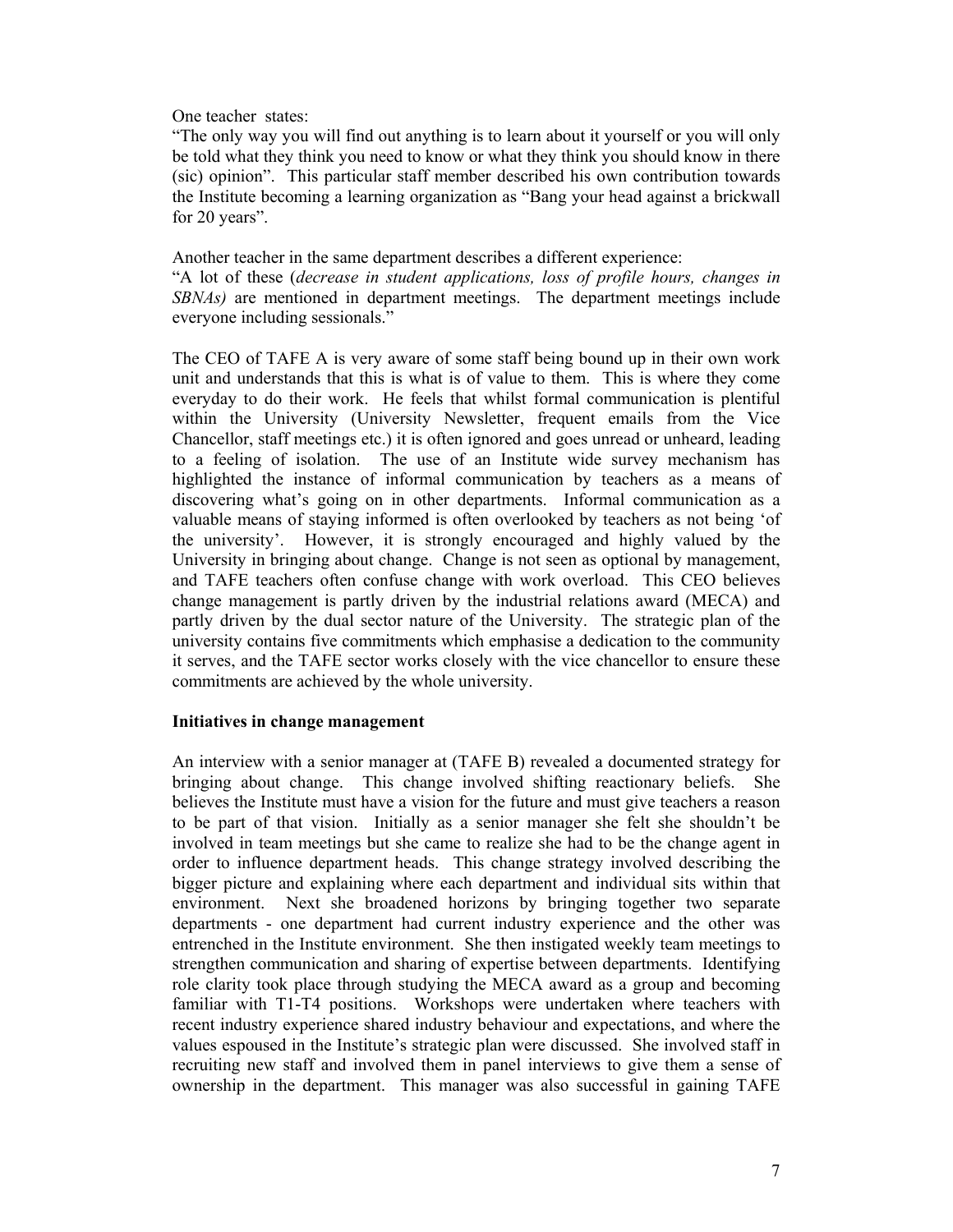Development Centre funding to get several teachers back into industry on a 20 day program. This manager also spoke about the external factors influencing change.

Funding is stated as an external factor which strongly influences when and how change occurs within a TAFE Institute. Survival through the growth of private RTOs has seen TAFE B tender for funding which is then brokered out to private RTOs. This is seen as a win-win situation for both the TAFE Institute and the private RTO. Assisting teachers to comprehend the reasoning behind this brokerage and to understand that it's okay to make money is difficult if teachers have been entrenched in the Institute for a long time. Another factor which has brought about a fundamental shift in thinking is undertaking evaluation through focus groups involving students, aligned with the strategic plan of TAFE B.

Analysing, measuring and setting improvement targets is foremost in the strategic plan espoused by the CEO of TAFE B. External facilitators were used to ensure a mission which captured community service values and the values of all members of the Institute. Extensive leadership development workshops were used to align PD back to the strategic plan. All managers were directed to write the Institute's values into all job descriptions, with bonuses attached to strategic aims of the Institute. All department plans have specific performance targets. This CEO understands change produces unease amongst staff, and that there are remnants of the 'old culture' in TAFE Institutes manifested through an ageing workforce and industrial awards which restrict work to a set number of hours. He feels student centred learning is not served well by the current industrial award and whilst there must be checks and balances against unreasonable work loads, student centred learning requires a different approach and an updated method of weighing contribution. To this end he has instigated a process of asking staff to record their private contributions to their communities, both socially and financially, and he publicly records three outstanding staff contributions in a published report, thereby highlighting the worth of staff contributing to the values of the Institute in their own time.

#### **Conclusion**

Whilst this research is still a work in motion, no final deductions can be reached until the research data is collected in total. What we can see from the analysis which has been undertaken on the preliminary data, is that both CEOs of the two TAFE institutes studied are passionate about driving their TAFE institutes' change plans and ensuring their institutes become student centred and outcomes based. Both have a commitment to Vocational Education and Training as a means for bringing about change within our community.

Within the departments of these institutions, there is some confusion about how this change is being implemented and the individual's role in this. It is also becoming apparent that departmental disciplines have an influence on a teacher's participation in the change process, along with the communication process as it is perceived.